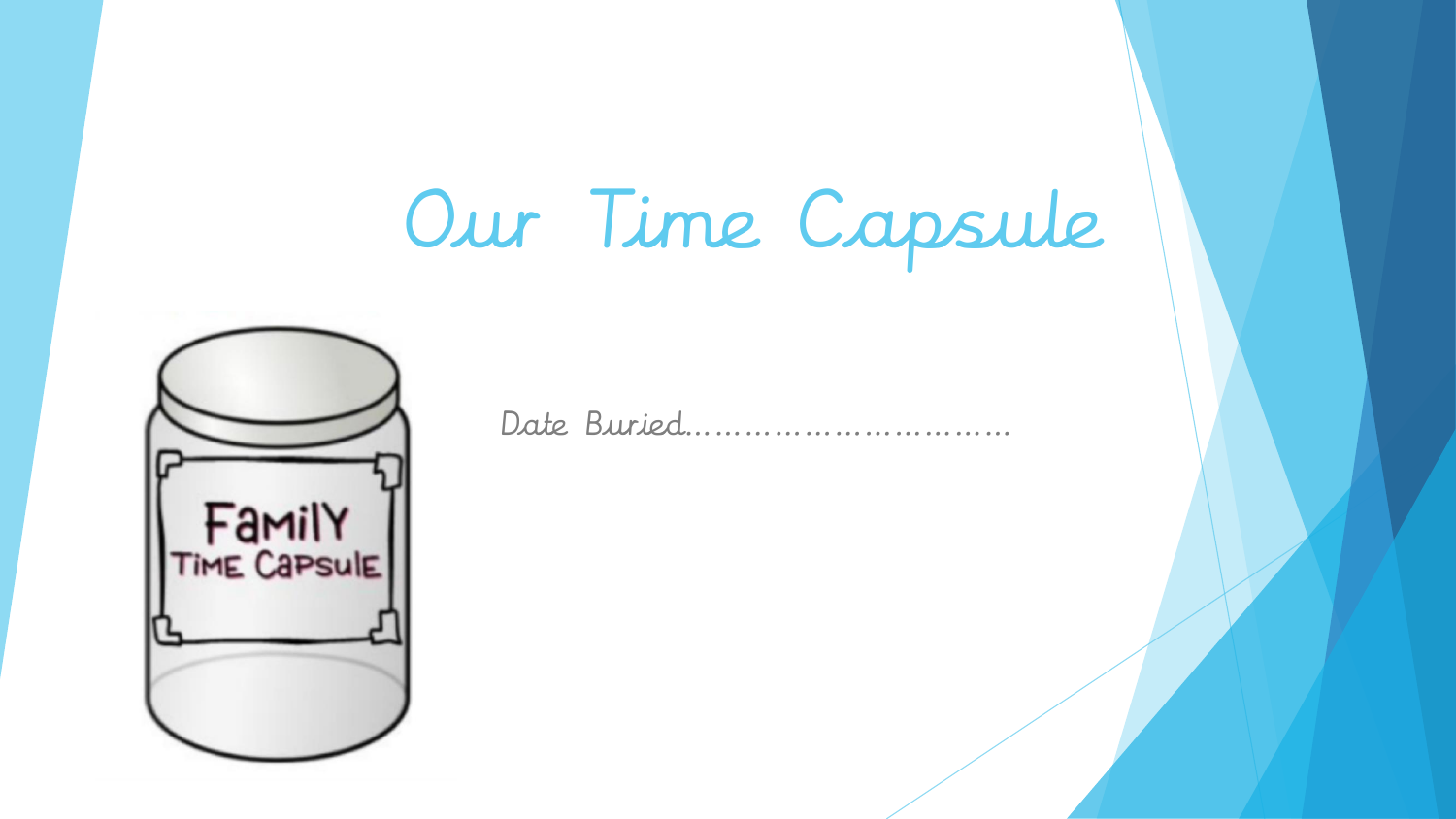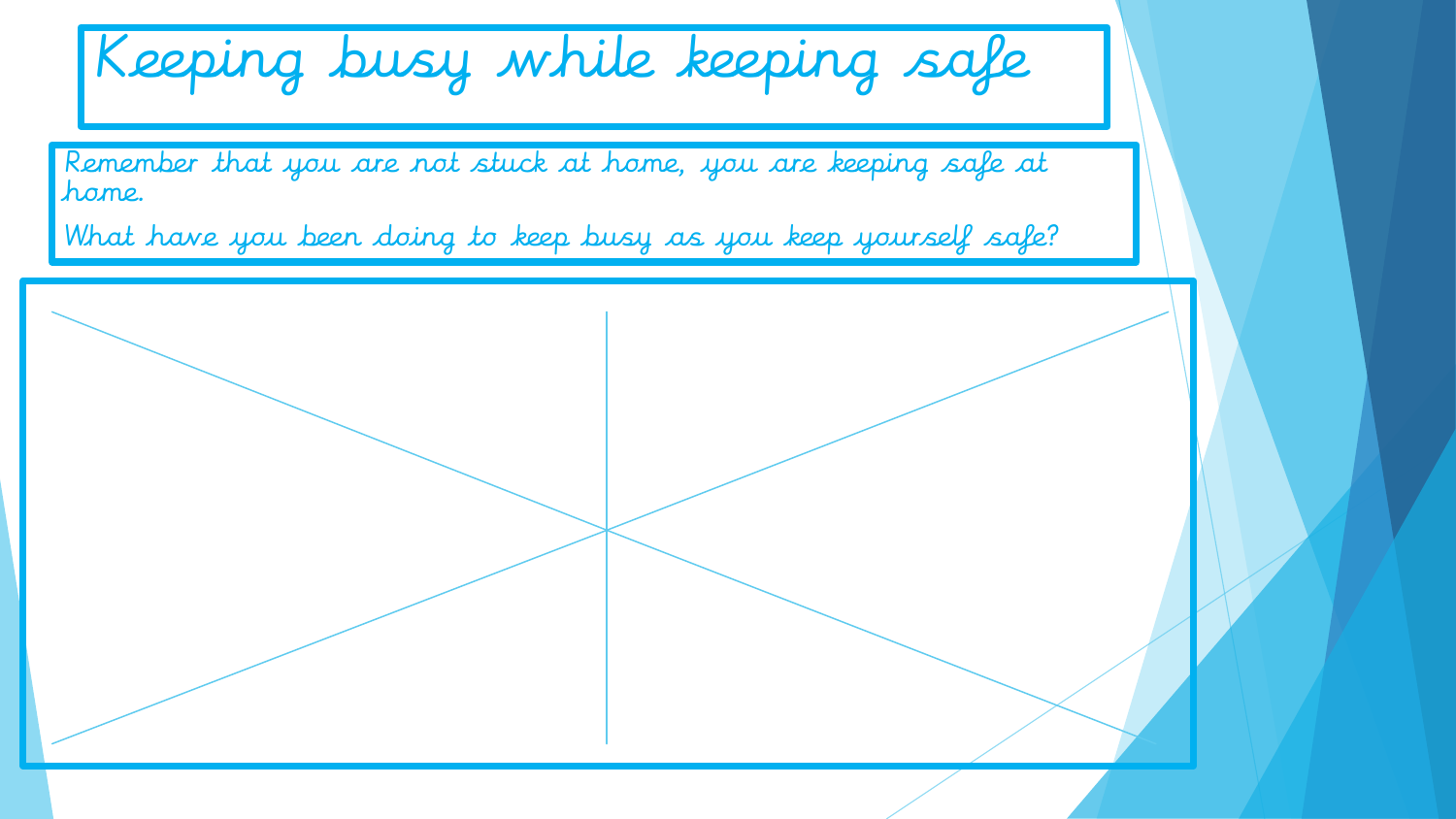All about me > Name<br>> Age<br>> Birthday My favourite colour My favourite song My favourite film<br>My favourite animal My favourite food My favourite book \_\_\_\_\_\_\_\_\_\_\_\_ When I grow up I want to be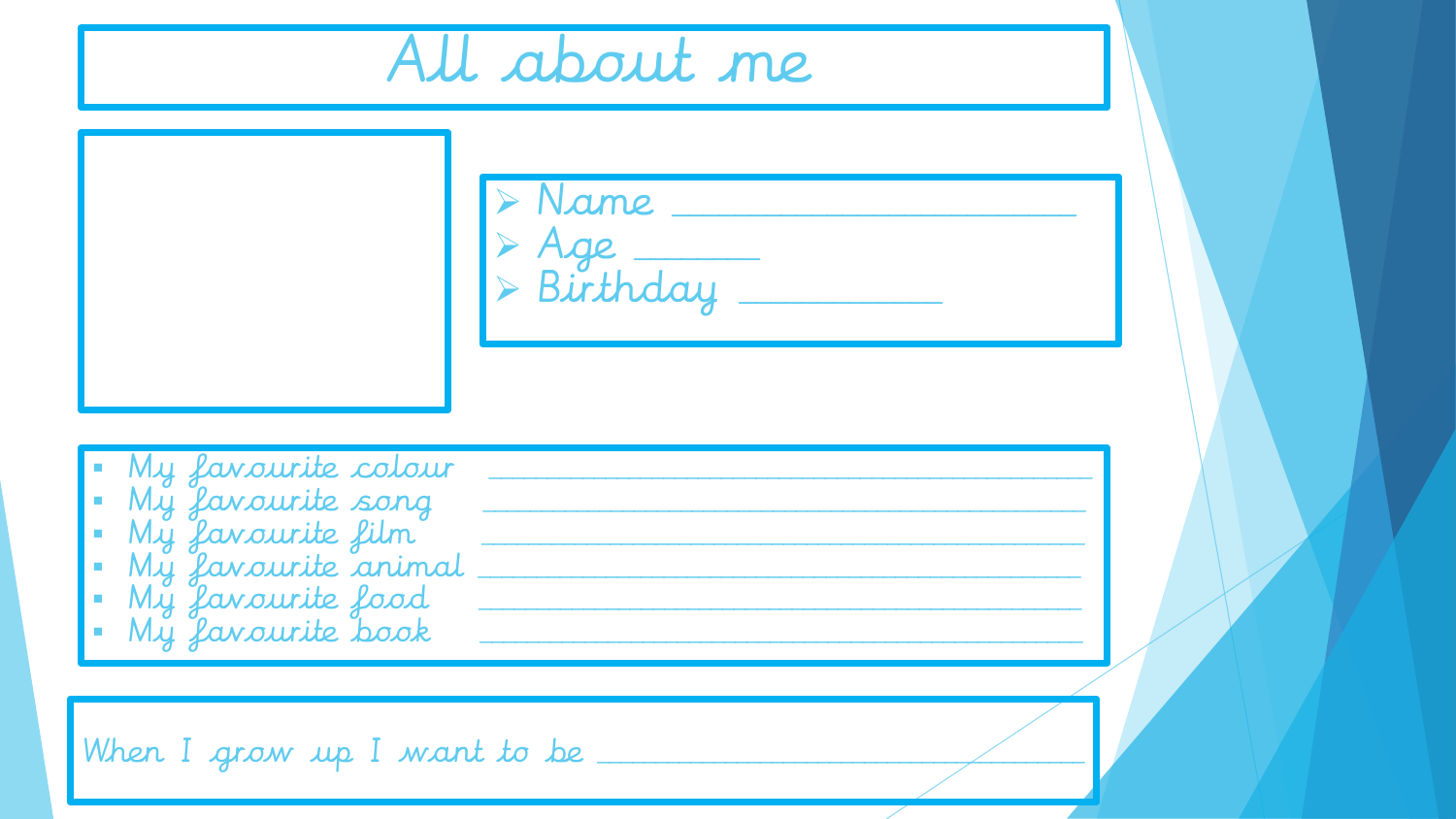How I'm Feeling

 $\blacktriangleright$ 

 $\blacktriangleright$ 

| Words to describe how I feel                                | What I am most thankful for                                 |
|-------------------------------------------------------------|-------------------------------------------------------------|
|                                                             |                                                             |
|                                                             | What I have learned from<br>this experience                 |
| How my face looks today                                     |                                                             |
| $\circledcirc$ $\circledcirc$ $\circledcirc$ $\circledcirc$ |                                                             |
| all over                                                    | The three things I am most excited about doing when this is |
|                                                             |                                                             |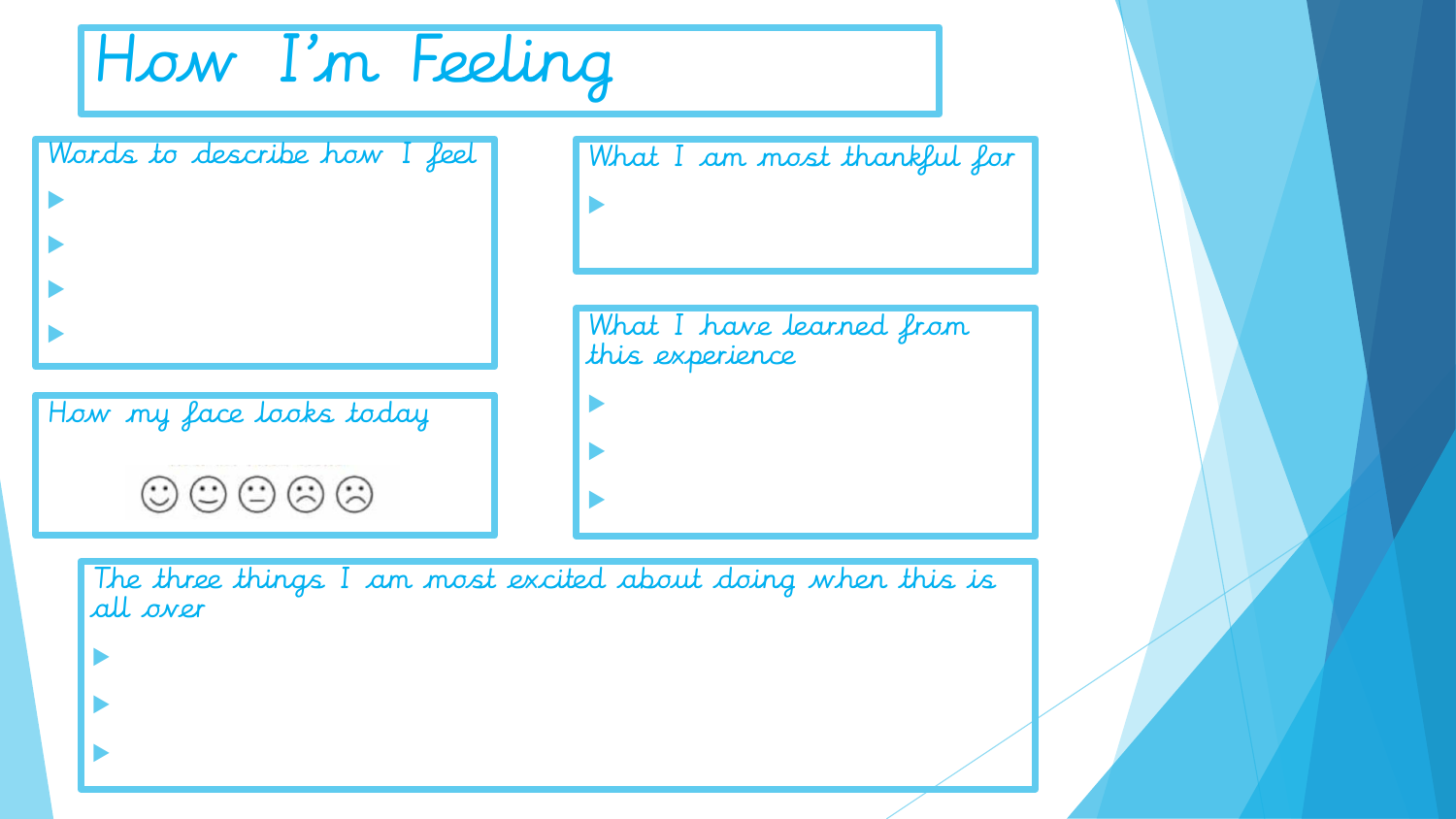My Family

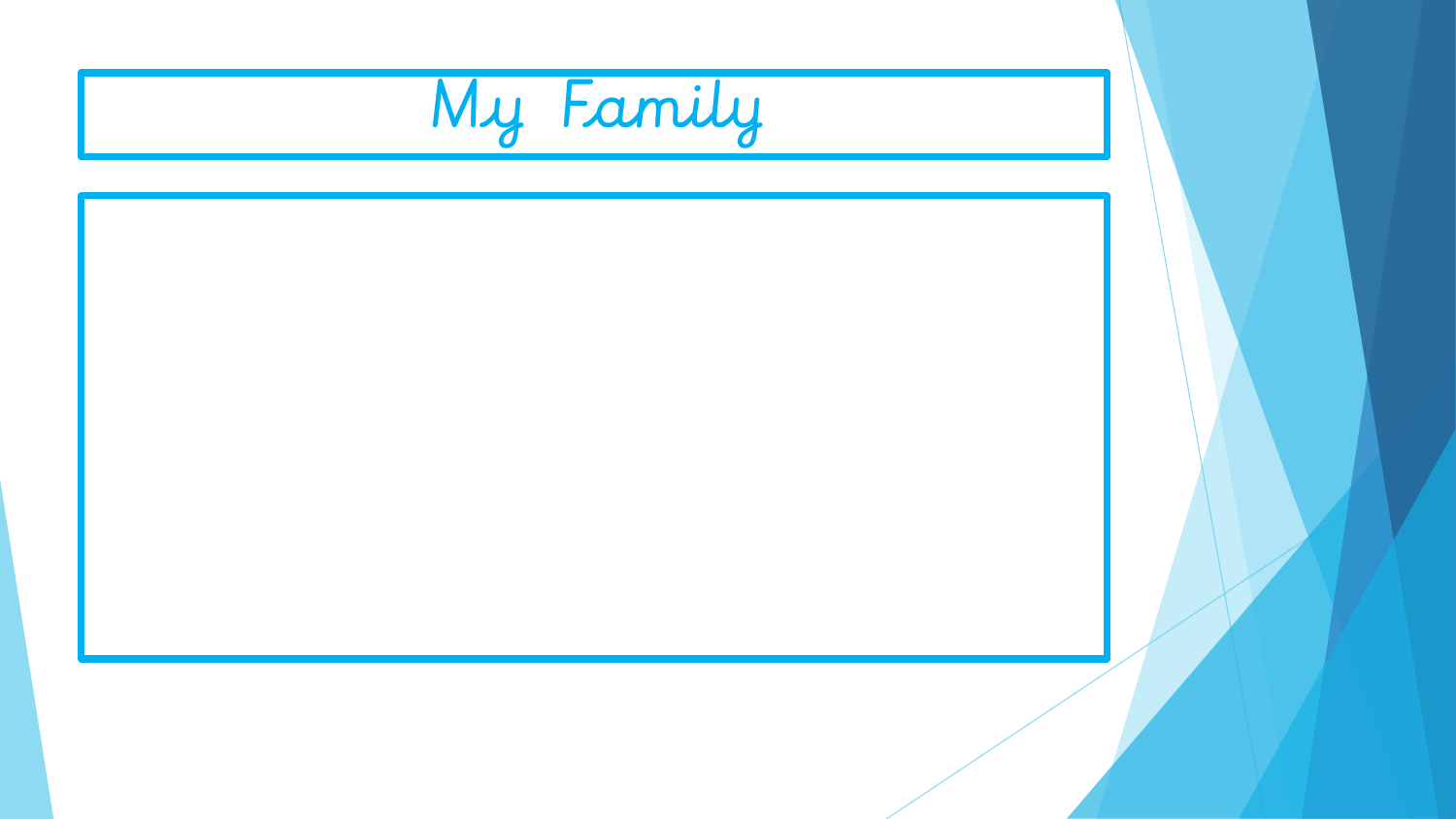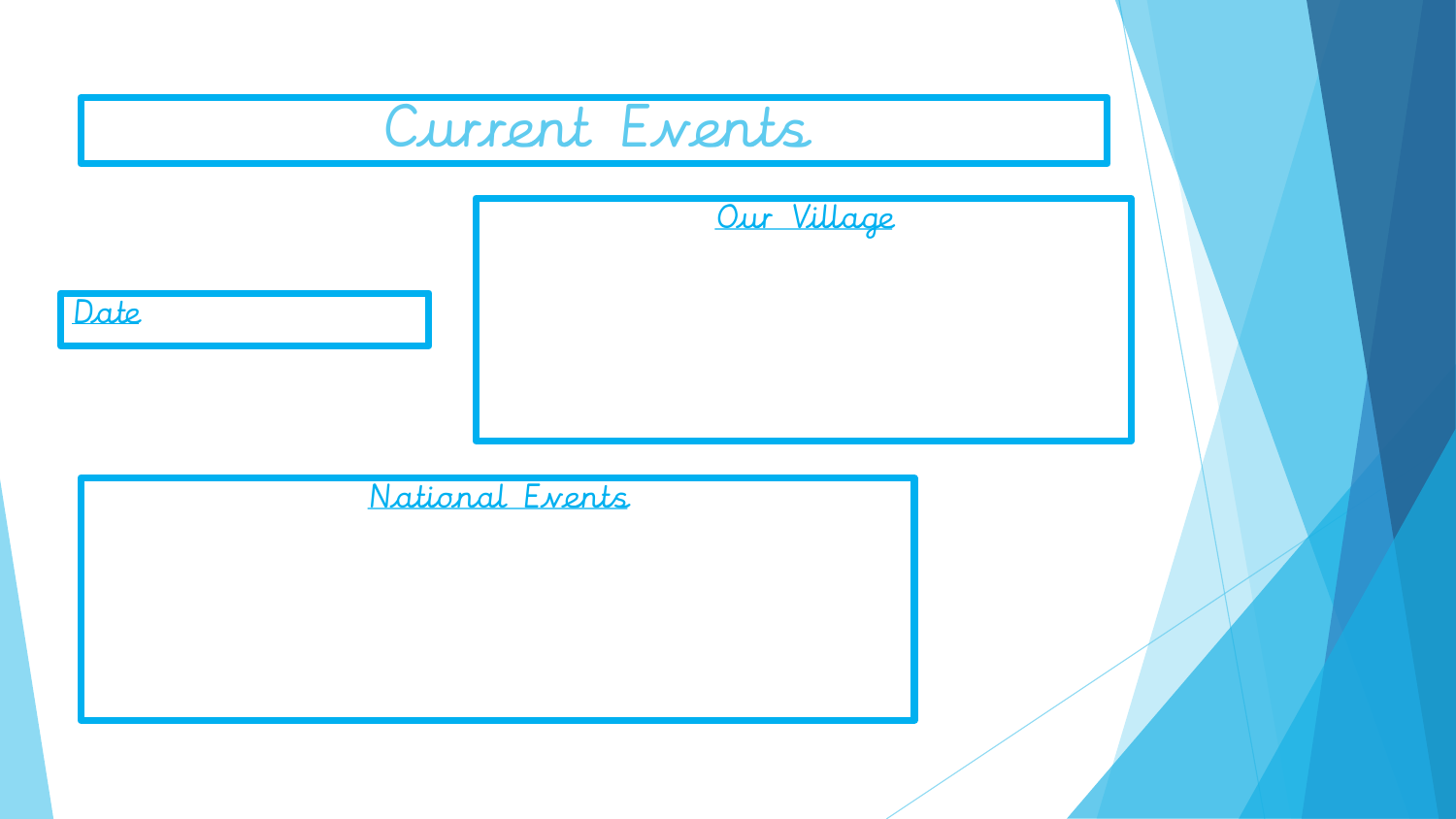Favourite Family Memories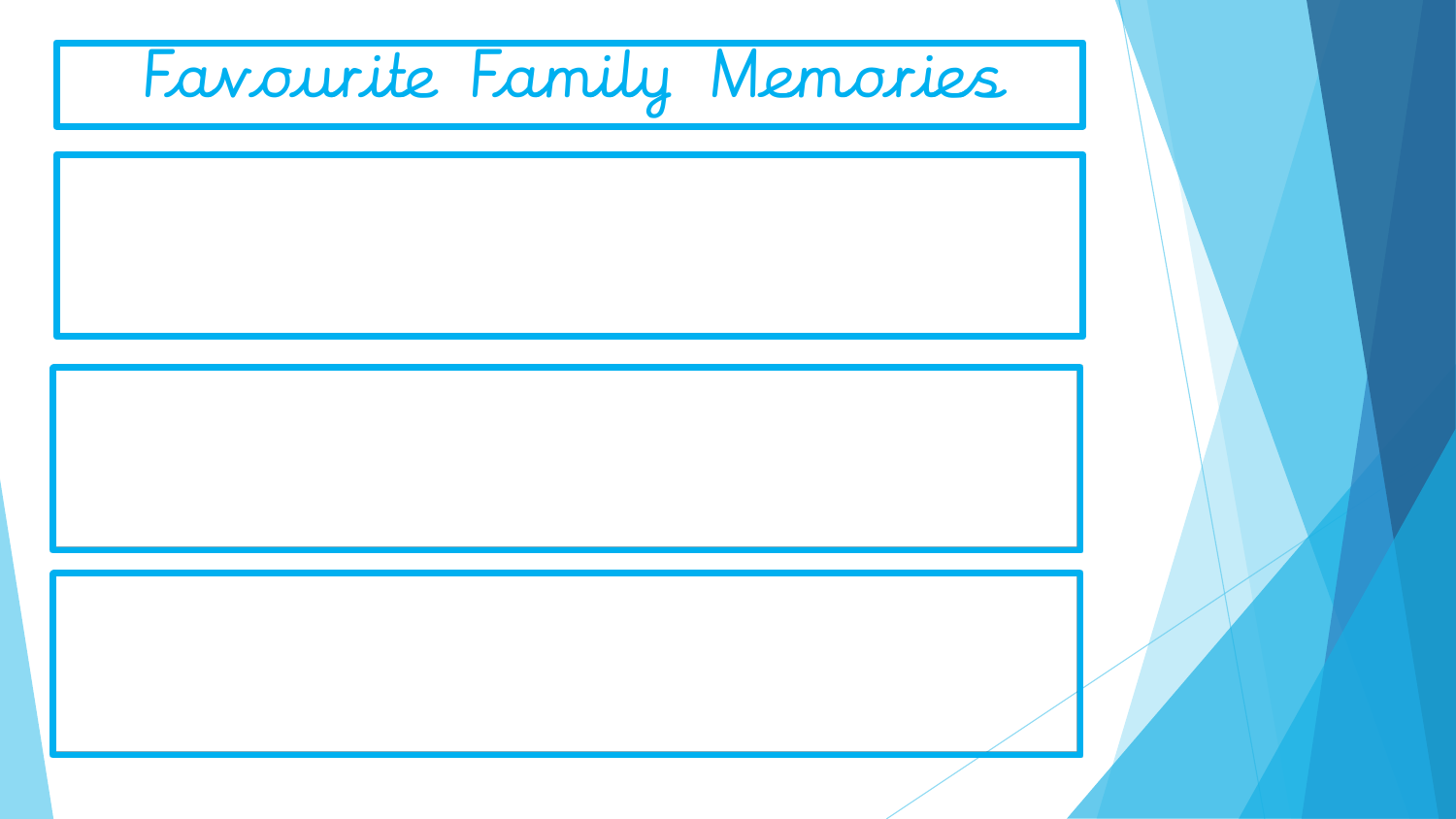| Favourite Family Recipe |  |
|-------------------------|--|
| Ingredients             |  |
|                         |  |
| Directions              |  |
|                         |  |
|                         |  |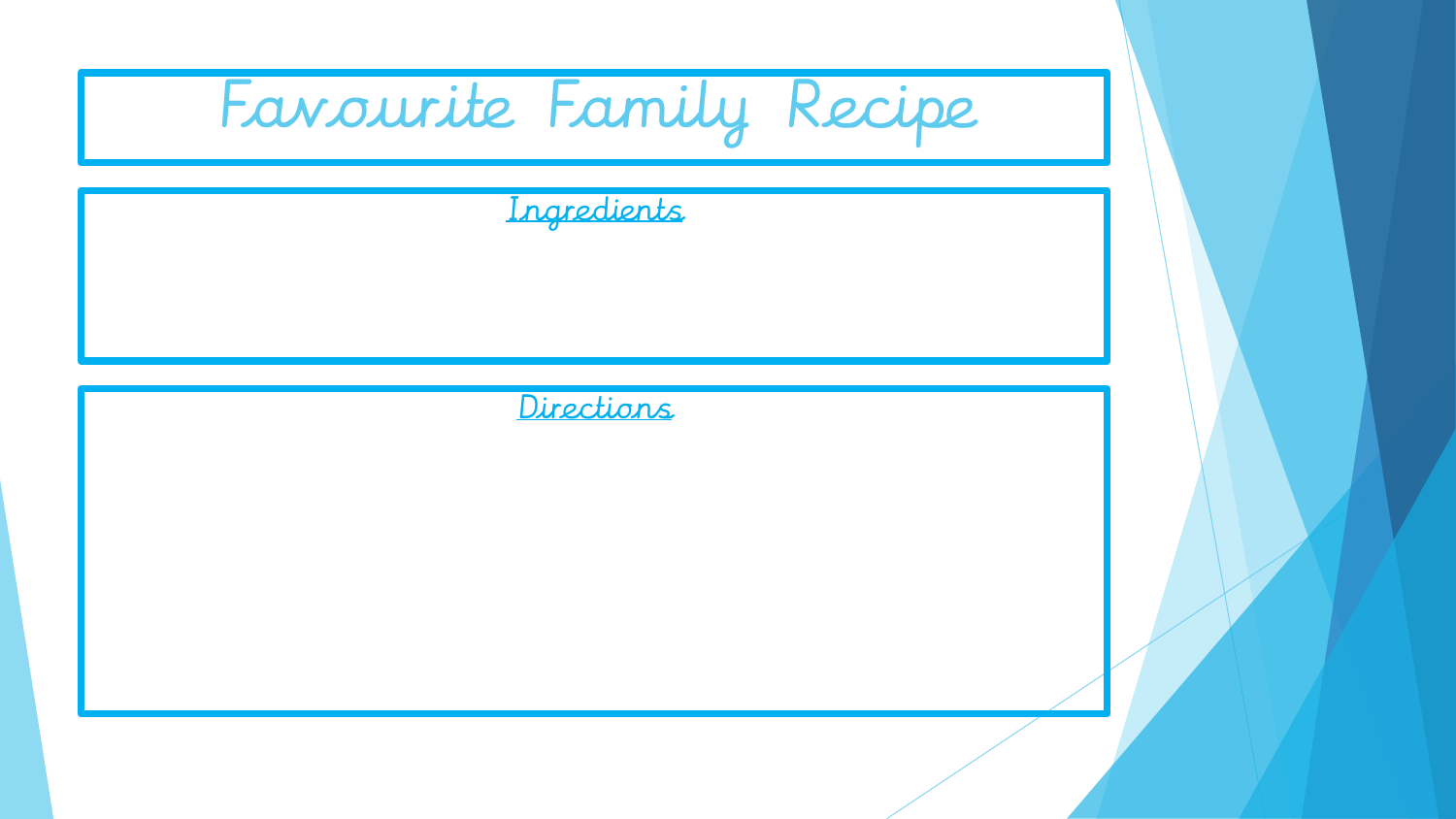|       | A Letter to My Future Self |  |
|-------|----------------------------|--|
| Dear  |                            |  |
|       |                            |  |
| Date: | Age:                       |  |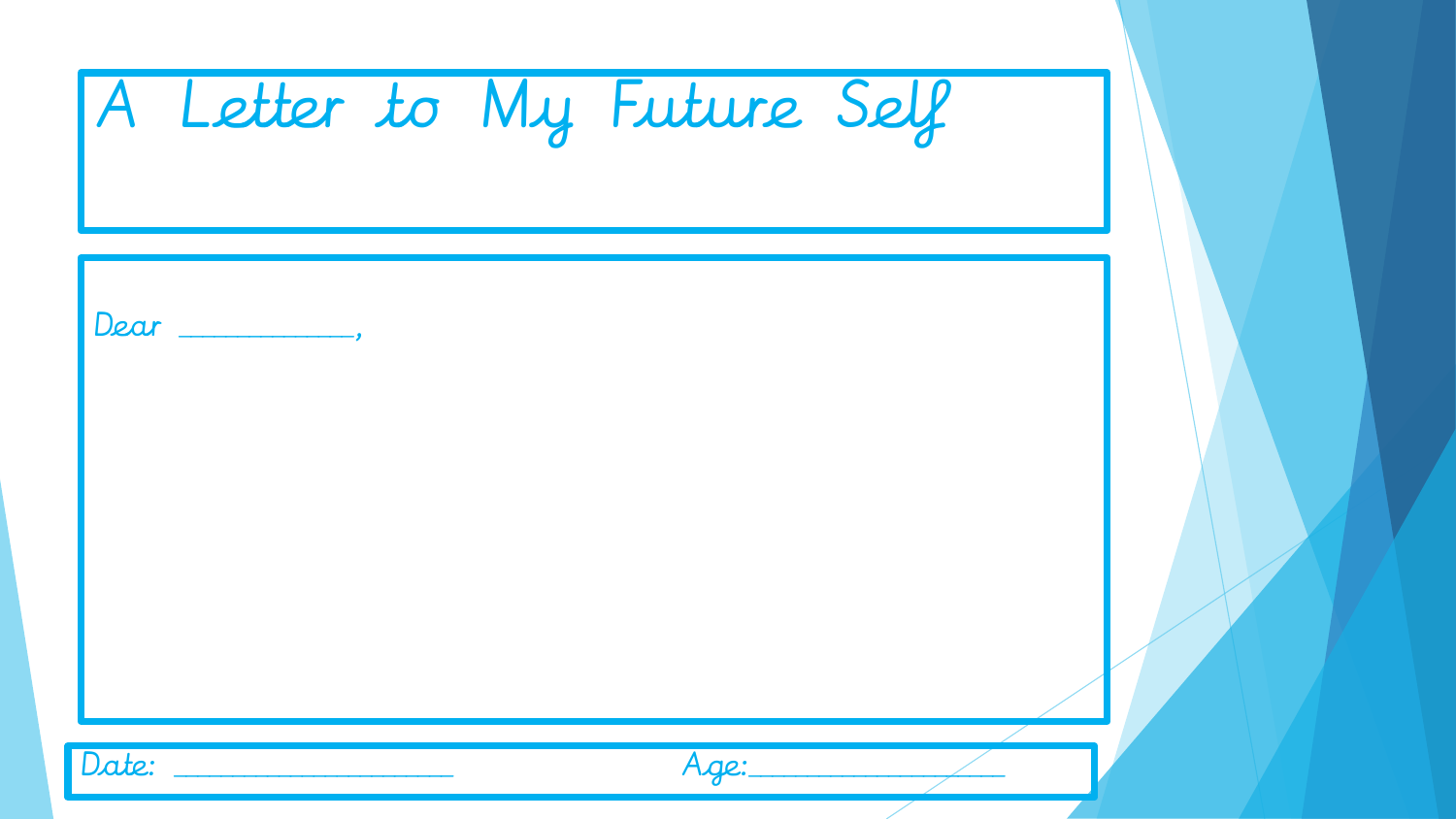